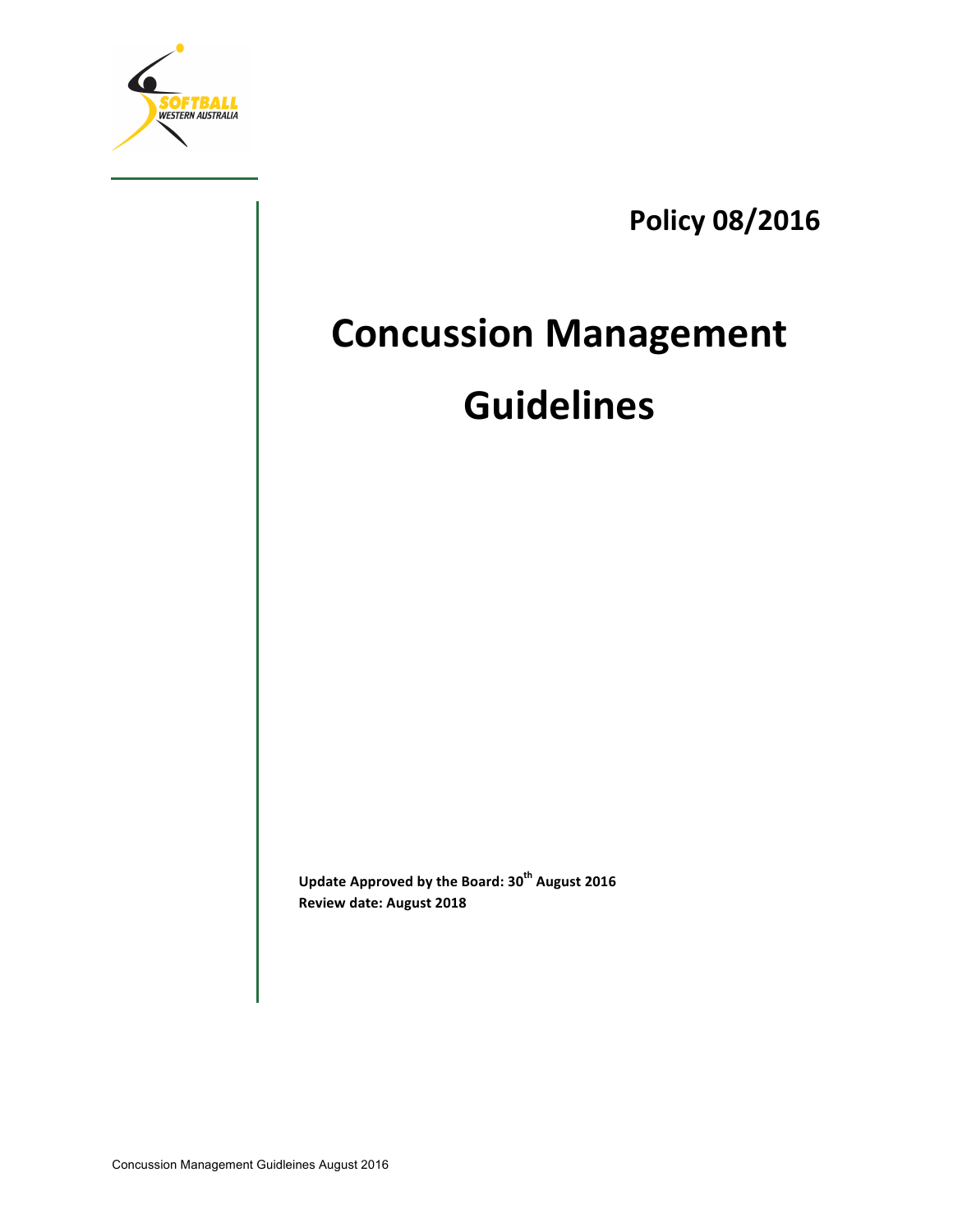

# 1 **Background**

**Concussion** refers to a disturbance in brain function caused by a direct or indirect force to the head. The effect concussion can have on a participant can vary from person to person, and injury to injury. Usually the changes are temporary and the majority of participants recover completely if managed correctly. Concussion is a relatively common injury in many sport and recreational activities. Softball WA, Associations and Clubs have an important role to play in preventing the likelihood of concussion occurring, and managing and rehabilitating injured participants. In considering the best practise management of concussion in sport and recreation, the critical element remains the welfare of the participant, both in the short and long term.

# **2 Purpose**

**These guidelines aim** to establish a set of guidelines and standards to prevent, and effectively manage, any concussions sustained through the game of Softball in Western Australia. Any participant (including players, umpires, scorers or coaches) with suspected concussion must be withdrawn from the activity, referred to a medical practitioner immediately for assessment and diagnosis and not to return to the activity that day.

The effect that a concussion has on a participant can vary from person to person, depending on which part of the brain is affected. It can cause visible signs to those who witnessed the collision, including loss of consciousness.

# **3 Concussion Recognition and Management**

By utilising the 5 R's we can ensure that the health and well being of participants remains the number one priority.

These include:

# **1. Recognise**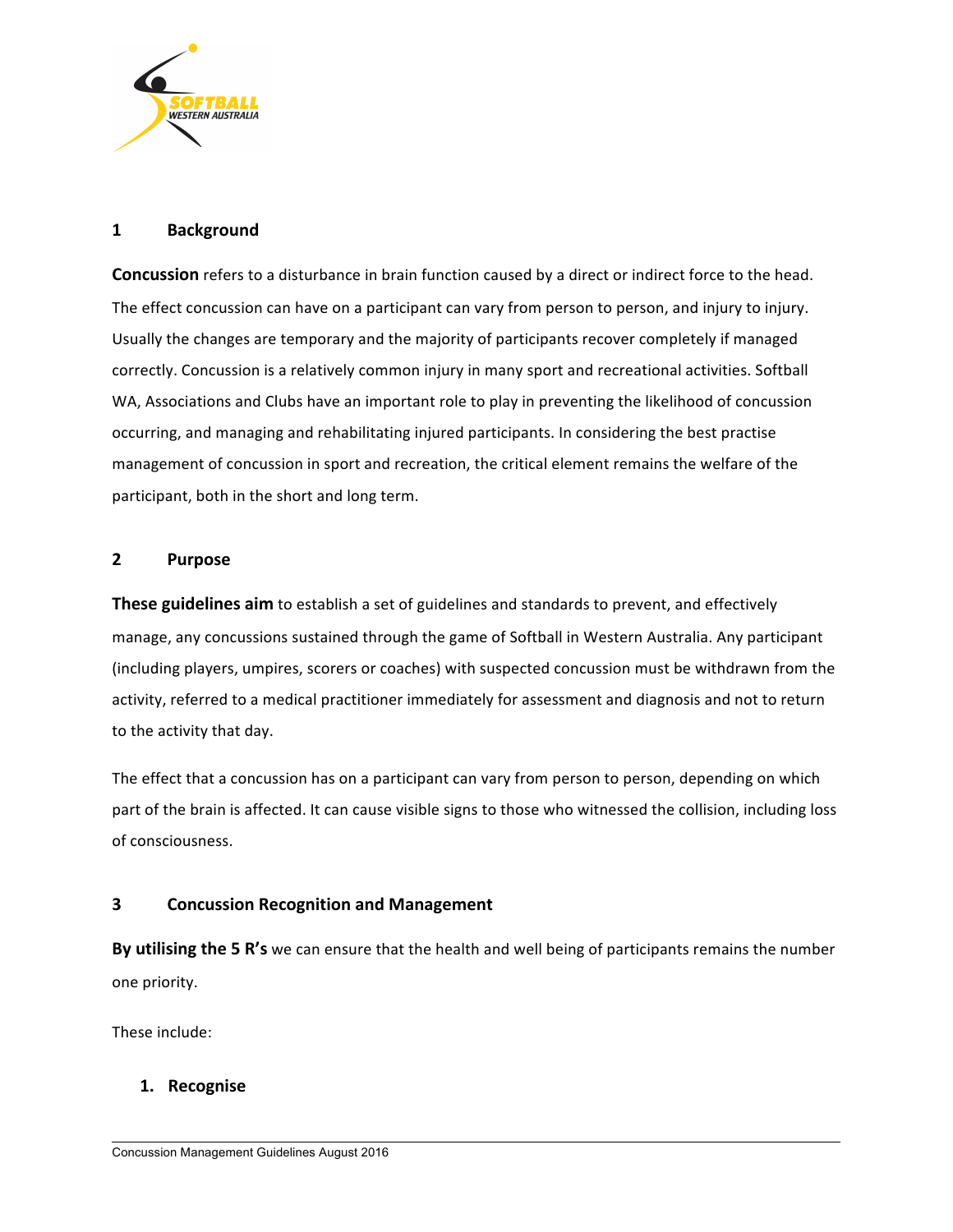

- **2. Removal**
- **3. Referral**
- **4. Rest**
- **5.** Return to play

# **4 Game Day Management**

### 4.1 **Recognising the injury**

Any one or more of the following can indicate a possible concussion:

- • Loss of consciousness
- Dazed, blank or vacant look
- Headache, blurred vision, dizziness
- Confused/not aware of plays or events
- Balance problems (unsteadiness)
- Lying motionless on ground/slow to get up
- Grabbing or clutching head

Refer to the Softball WA Pocket Concussion Recognition Tool to help identify concussion. It is important to note that brief sideline evaluation tools are designed to recognise a concussion but they cannot replace a **comprehensive medical assessment.** 

### 4.2 **Removing the participants from the game**

Initial management must adhere to the first aid rules, including airway, breathing, circulation and spinal immobilisation. Any participant with a suspected concussion must be removed from the game. (See section below for management of the unconscious participant). Removing them from the game allows the opportunity to properly evaluate the injury.

Any participant who has suffered a concussion must not be allowed to return to play in the same game. In the case of an unconscious participant, they must only be moved by qualified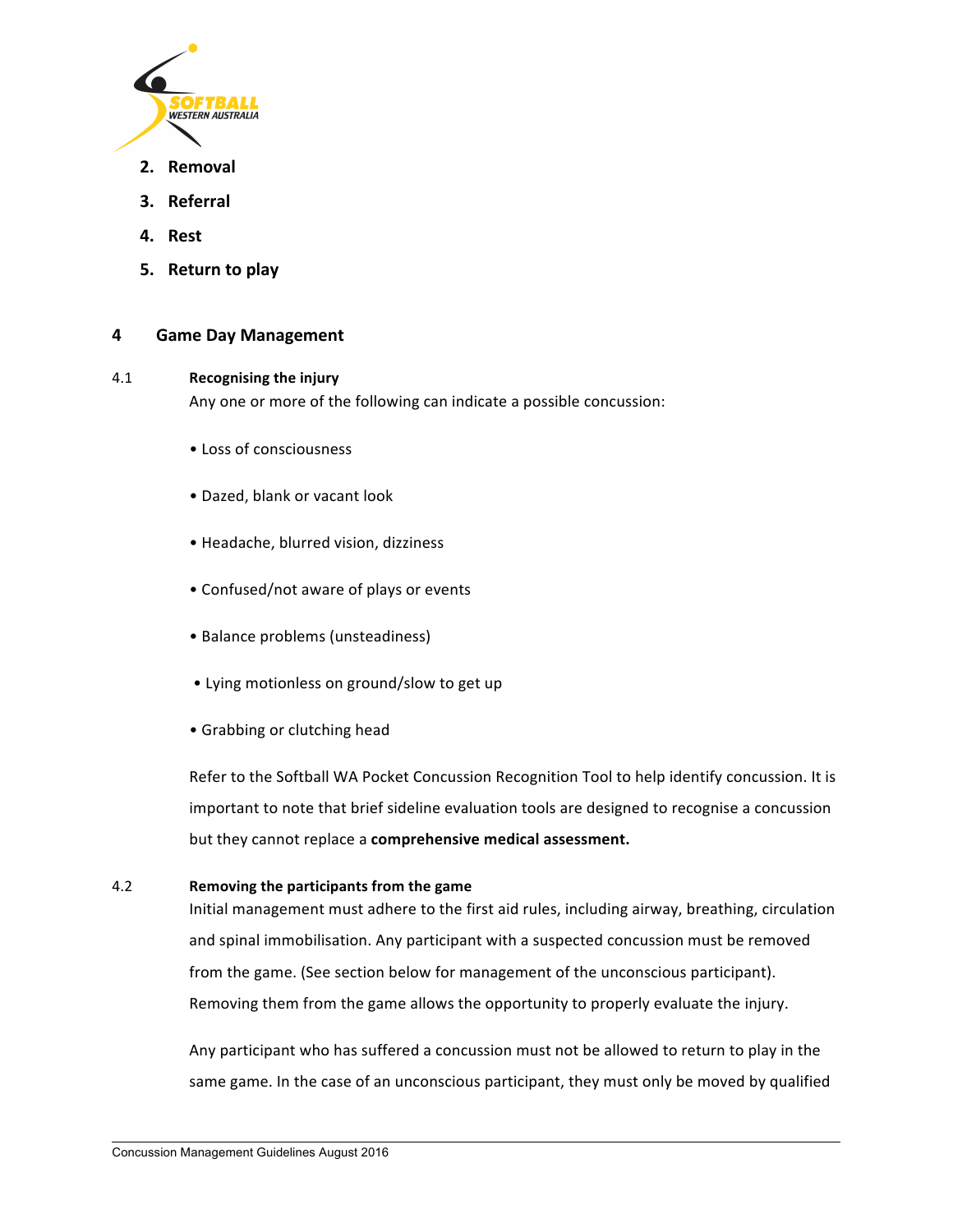

health professionals. If no qualified health professional is on site, the participant must not be moved  $-$  call and await arrival of the ambulance.

It is important not to be influenced by the individual, other players, coaching staff, trainers, and parents or any others suggesting that they return to the game. If there is any doubt, sit **them out!**

# 4.3 **Refer the person**

All participants with concussion or a suspected concussion need a medical assessment by a registered medical doctor. If a doctor is not present, then the participant should be sent to a local general practice or local hospital emergency department. Urgent transfer to hospital is required if the participant displays any of the following symptoms:

- Loss of consciousness or seizures
- • Confusion
- Deterioration following their injury (e.g. vomiting, increased headaches or drowsiness)
- Neck pain or spinal cord symptoms (e.g. numbness, tingling or weakness)

If there is any doubt on the participant's condition they should be referred to hospital.

# **5 Follow Up Management**

### 5.1 **Rest**

Rest is very important after a concussion because it helps the brain to heal. Concussions affect people differently. While most people with a concussion recover quickly and fully, some will have symptoms that last for days or even weeks. A more serious concussion can last for months or longer. It is important that people do not ignore their symptoms and in general, a more conservative approach be used in cases where there is any uncertainty.

### 5.2 **Return**

A concussed participant must not be allowed to return to play, or on the case of juniors must not return to school, before having a medical clearance. In every case the decision regarding the timing of return to school or play should be made by a medical doctor with experience in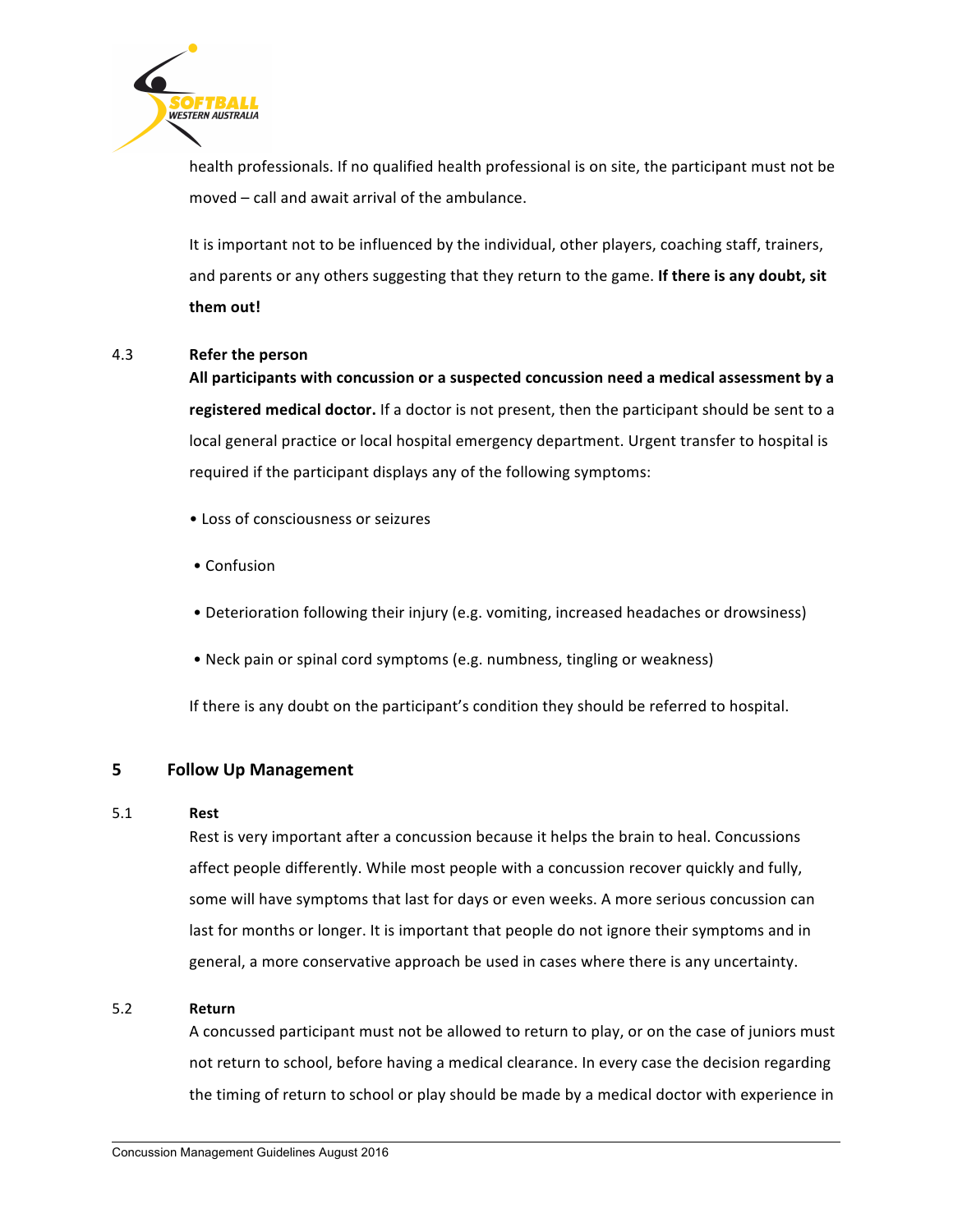

managing concussion. Junior participants should not return to play until they have returned to school.

Participants should be returned to sport in a graduated manner that should be supervised by their medical practitioner. See player example below:

| <b>Rehabilitation Stage</b>                                          | <b>Exercise/Activity Suggestions</b>                                                                                                                                                             |
|----------------------------------------------------------------------|--------------------------------------------------------------------------------------------------------------------------------------------------------------------------------------------------|
| No Activity Stage                                                    | <b>Chalk Board Sessions</b><br>$\bullet$<br>Provide scenarios and have player memorise signs/plays<br>$\bullet$                                                                                  |
| Light Aerobic Activity Stage after<br>24 hours of symptoms resolving | Light jogging<br>Light stretching<br>No throwing or swings                                                                                                                                       |
| <b>Sport Specific Exercise Stage</b>                                 | Increasing intensity of jogging/running as tolerated<br>Player can now jog/run to bases/positions<br>$\bullet$<br>Throwing stages/breakdown<br>$\bullet$<br>Progress to full throws<br>$\bullet$ |
| <b>Non-Contact Training Drills</b>                                   | Throwing and catching<br>Hitting wiffle balls<br>٠<br>Continue with tracking drills/pitch recognition drills<br><b>Base running drills</b><br>No base runners to minimise risk of collisions     |
| <b>Full Contact Practice</b>                                         | Full practice with team including sliding, hitting real balls, and base runners<br>٠                                                                                                             |
| Return to Play                                                       | Game                                                                                                                                                                                             |

 *(Reference: McCrory et al, 2012 – Consensus Statement on Concussion in Sport – the 4th International Conference on Concussion in Sport)*

> It is important to note there should be approximately 24 hours between stages. If a player *becomes symptomatic at any stage they should drop back to the previous symptom free level* and try to progress again after 24 hours. If a player continues to be symptomatic for more than 10 days they should be reviewed again by a medical practitioner.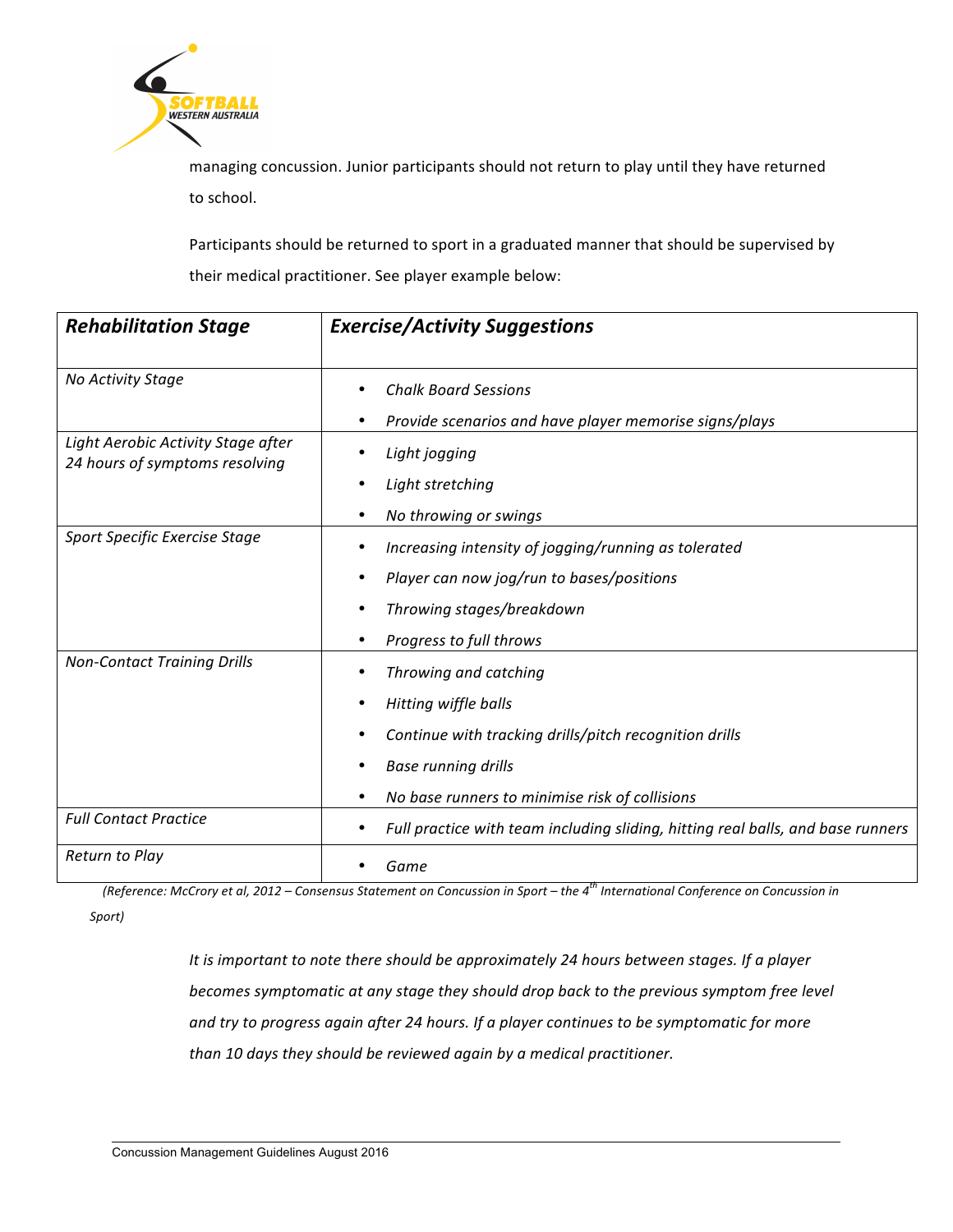

**Appendix 1 Pocket Concussion Recognition Tool** 

**Adopted: 30th August 2016**

Date for Review: August 2018